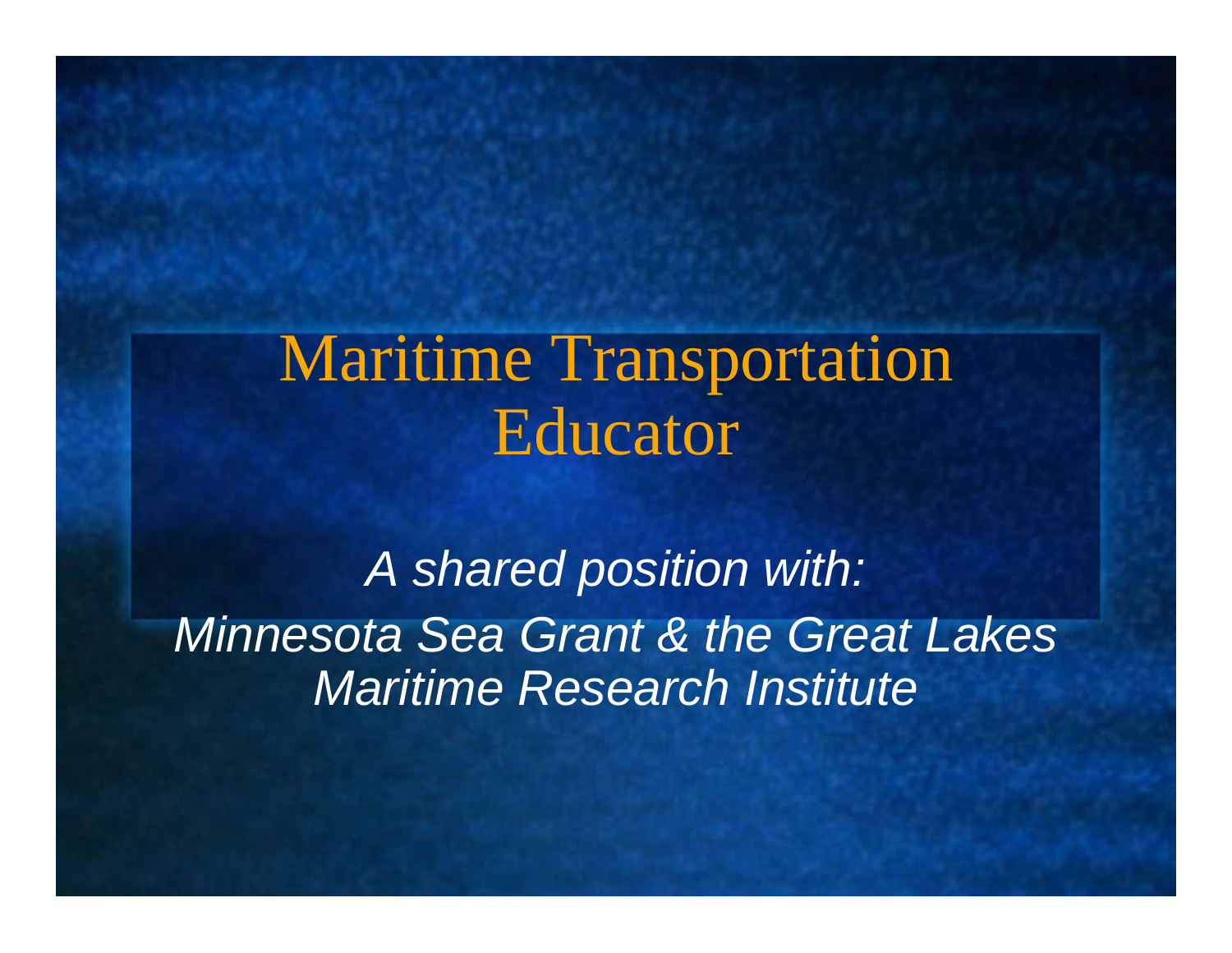# What is Sea Grant, and why is it a good fit for GLMRI?

- The National Sea Grant College Program works closely with the 30 states.
- Located in every coastal and Great Lakes state and Puerto Rico. (Natl. Ports & Harbors Specialist: Jim Kruse)
- Connect GLMRI to a dynamic, national universitybased network of over 300 institutions involving more than 3,000 scientists, engineers, educators, and outreach experts.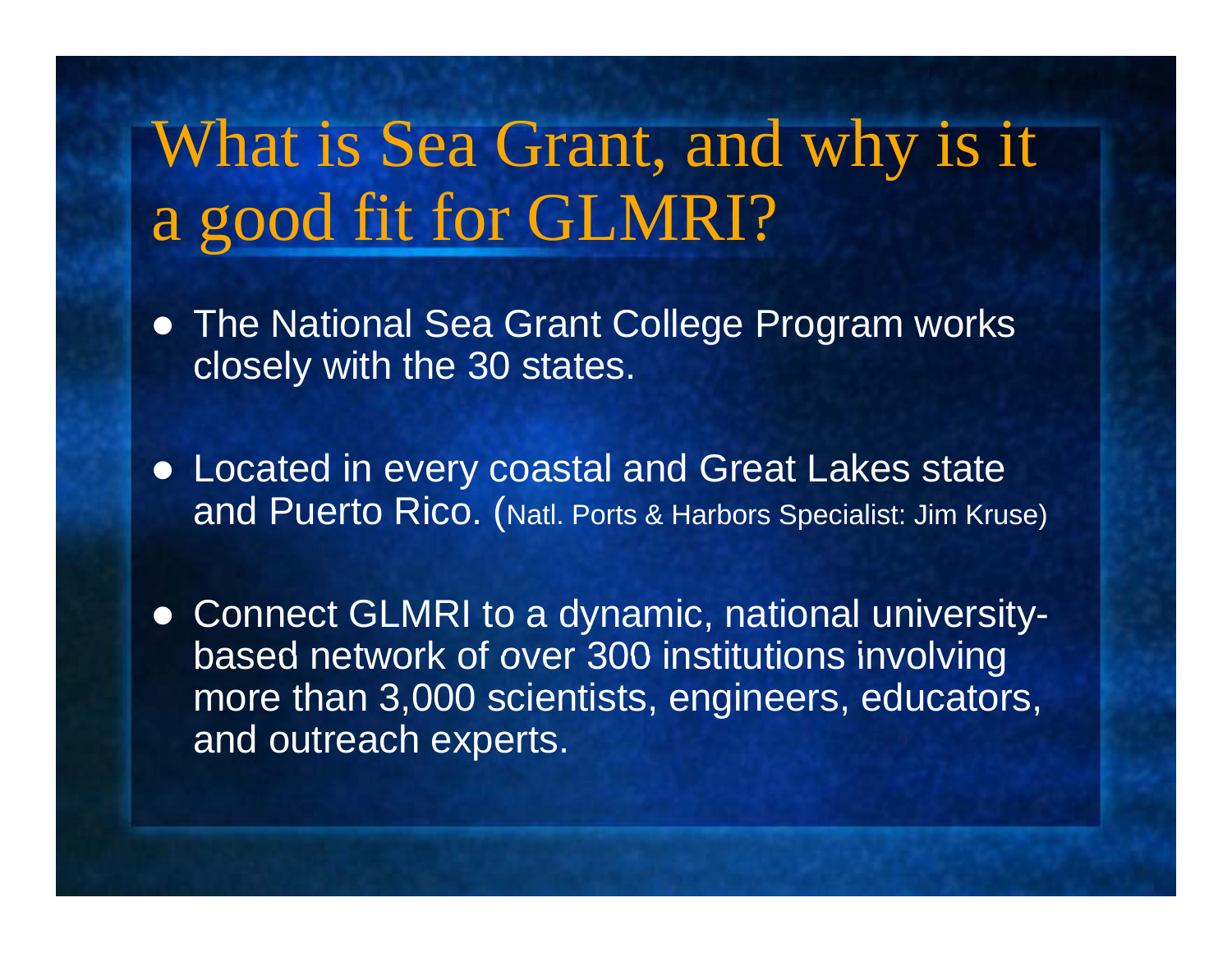Understanding the goals and issues of diverse stakeholders

• Identifying interest/constituent groups • Communicate needs and desires • Looking for parallel efforts • Leveraging funding opportunities • Building new partnerships **• Forging long-term working relationships**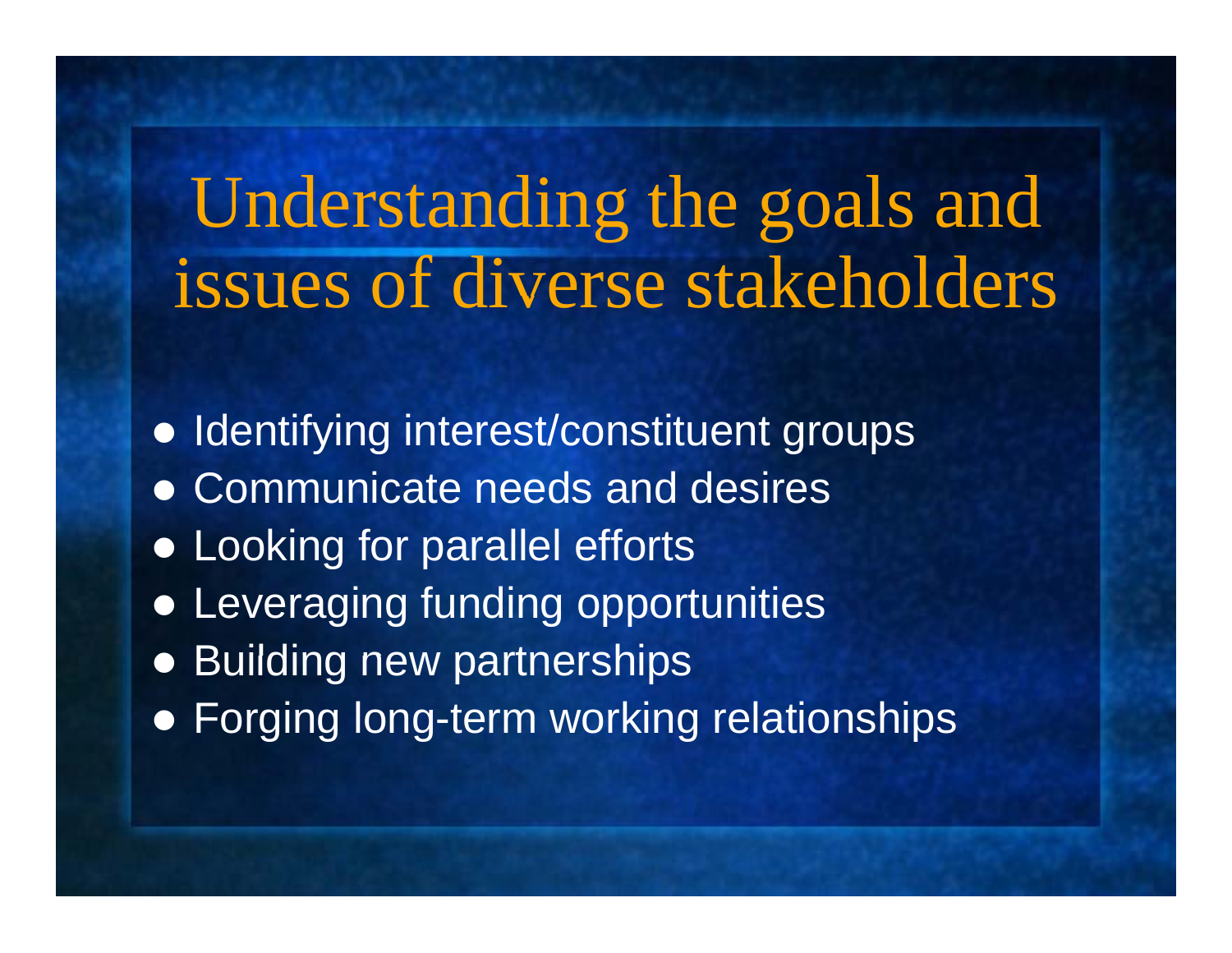## Constituent Driven Programs

• One-on-one consulting • Public presentations **• Conferences** • Applied research • Demonstrations • Fact Sheets • Videos • Web based information • Media Programs and relations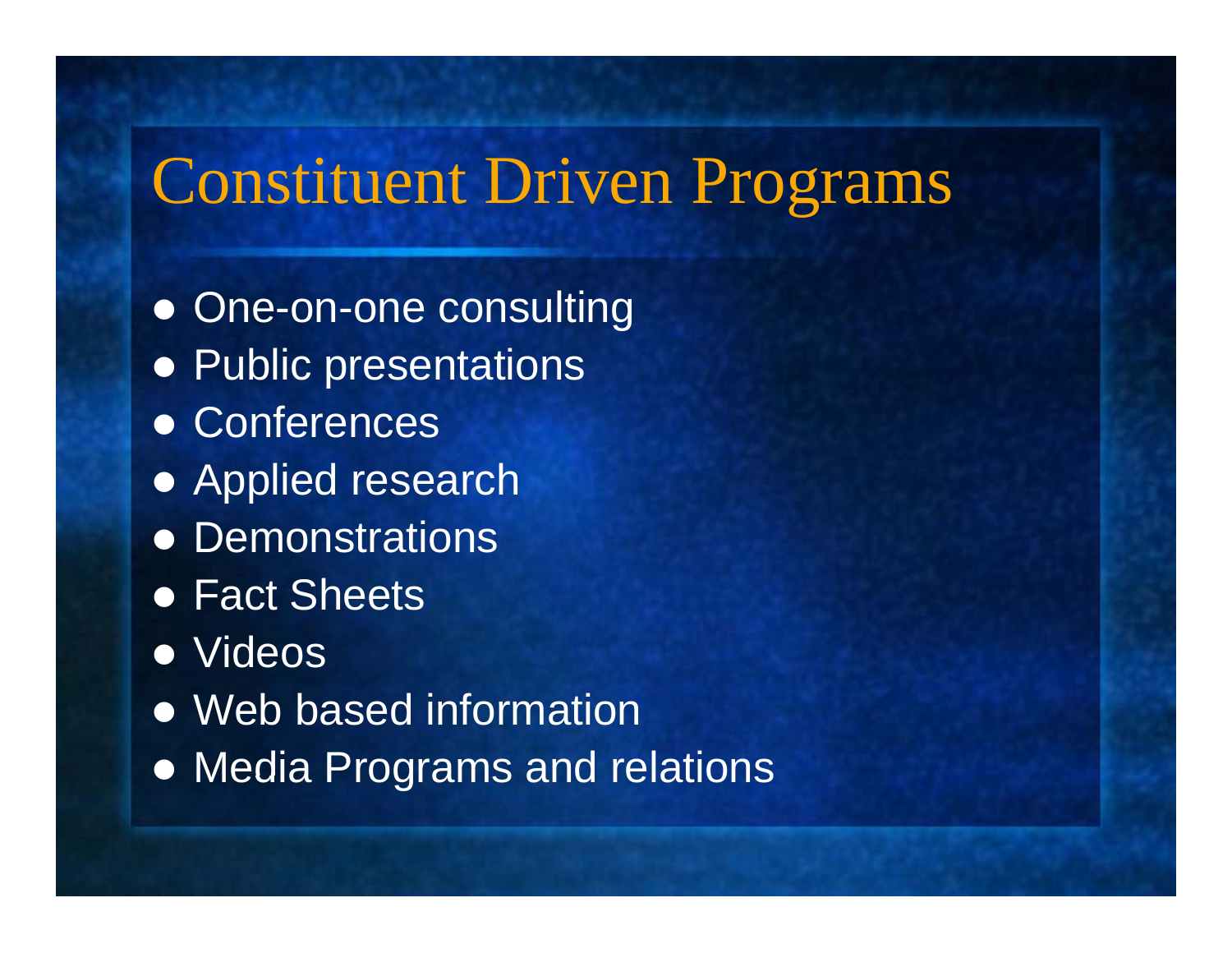# Areas for Participation

• Marine Transportation

• Ports and Harbors Infrastructure and Management

• Marine Security, Safety, & Environmental Protection

• Maritime Transportation Data Collection, Compilation, and Dissemination

(cont.)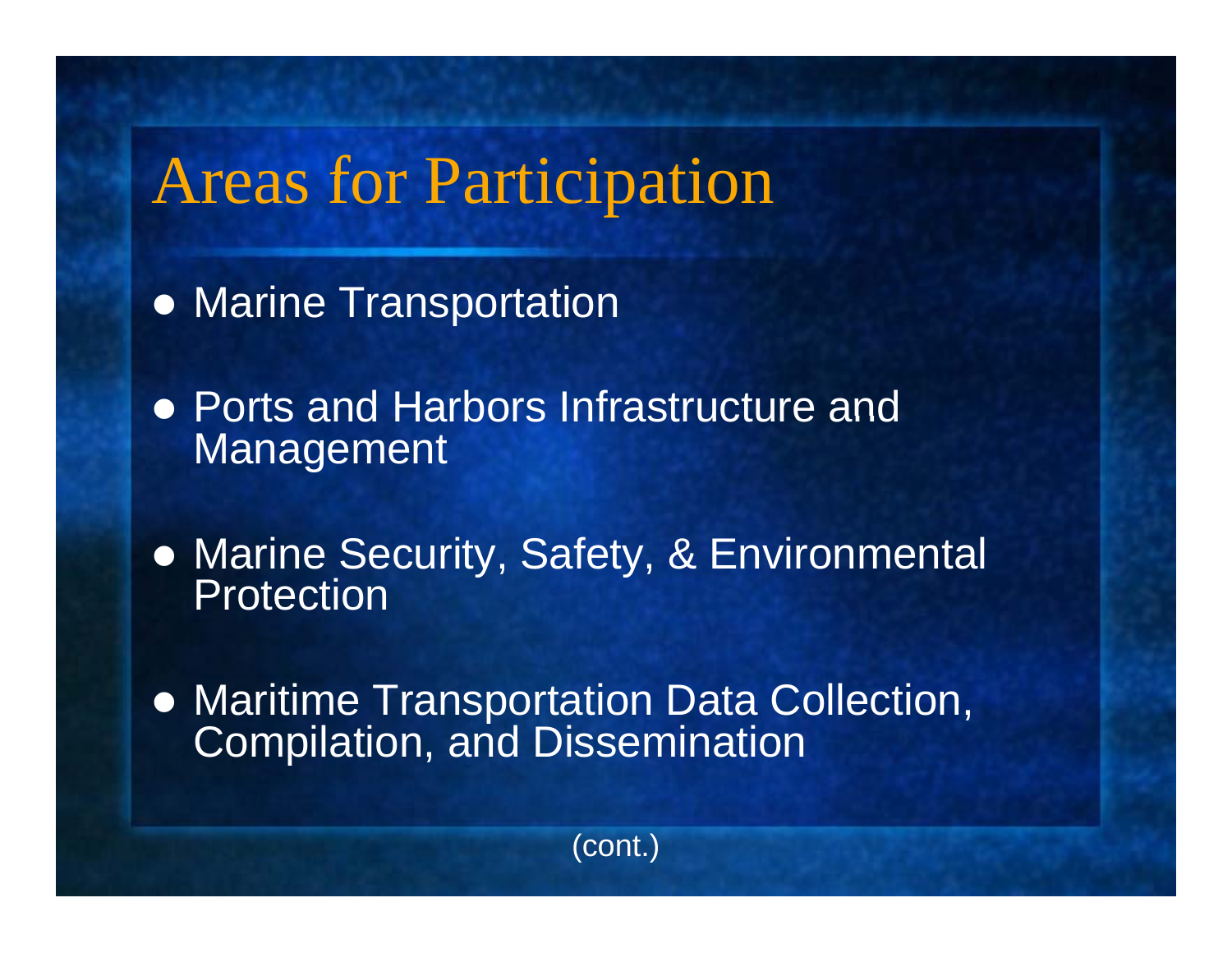## Areas for Participation (cont.)

**• Intermodal Transportation (Interface)** 

**• Maritime Economics and Regional** Development

• Land Use and Gentrification of the Waterfront (community planning and land use)

• General Education (Lay and Expert Audiences)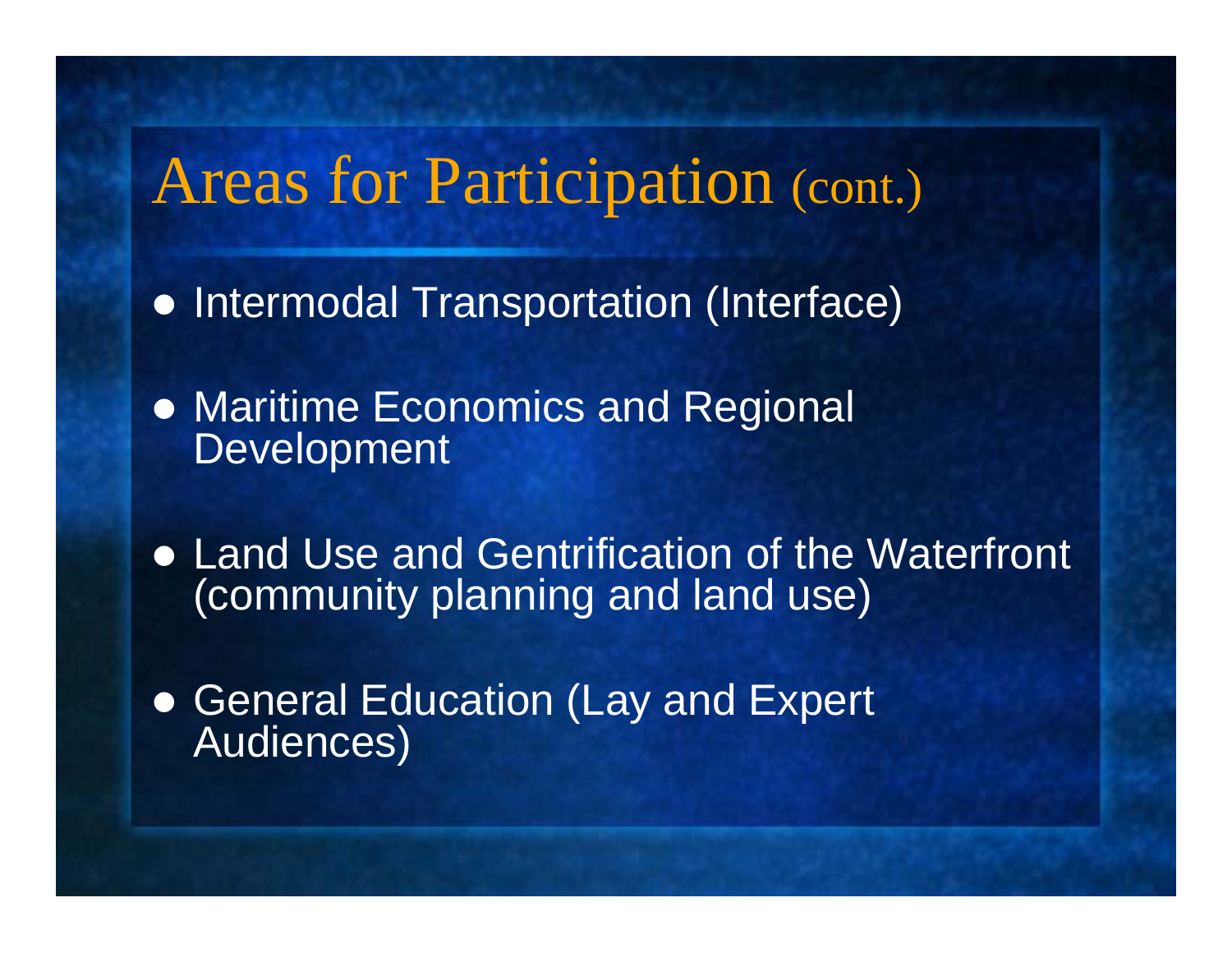Recent Activities **• Maritime Literacy Program** 

• HWY H<sub>2</sub>O/Chamber of Maritime Commerce<br>Resource Development & Acquisition **Resource Development & Acquisition** 

• NOAA GL's Needs Assessment Planning Team (MN/WI, Great Lakes, National)

**• Green Ports Initiative & AAPA Port** ,一个人都是一个人的人,我们也不会不会不会。""我们,我们也不会不会不会不会不会不会不会不会。""我们,我们也不会不会不会不会不会不会不会不会不会。""我们,我 Sustainability Group (MN/WI)

**• Great Ships Initiative UWS/AGLP/GLMRI**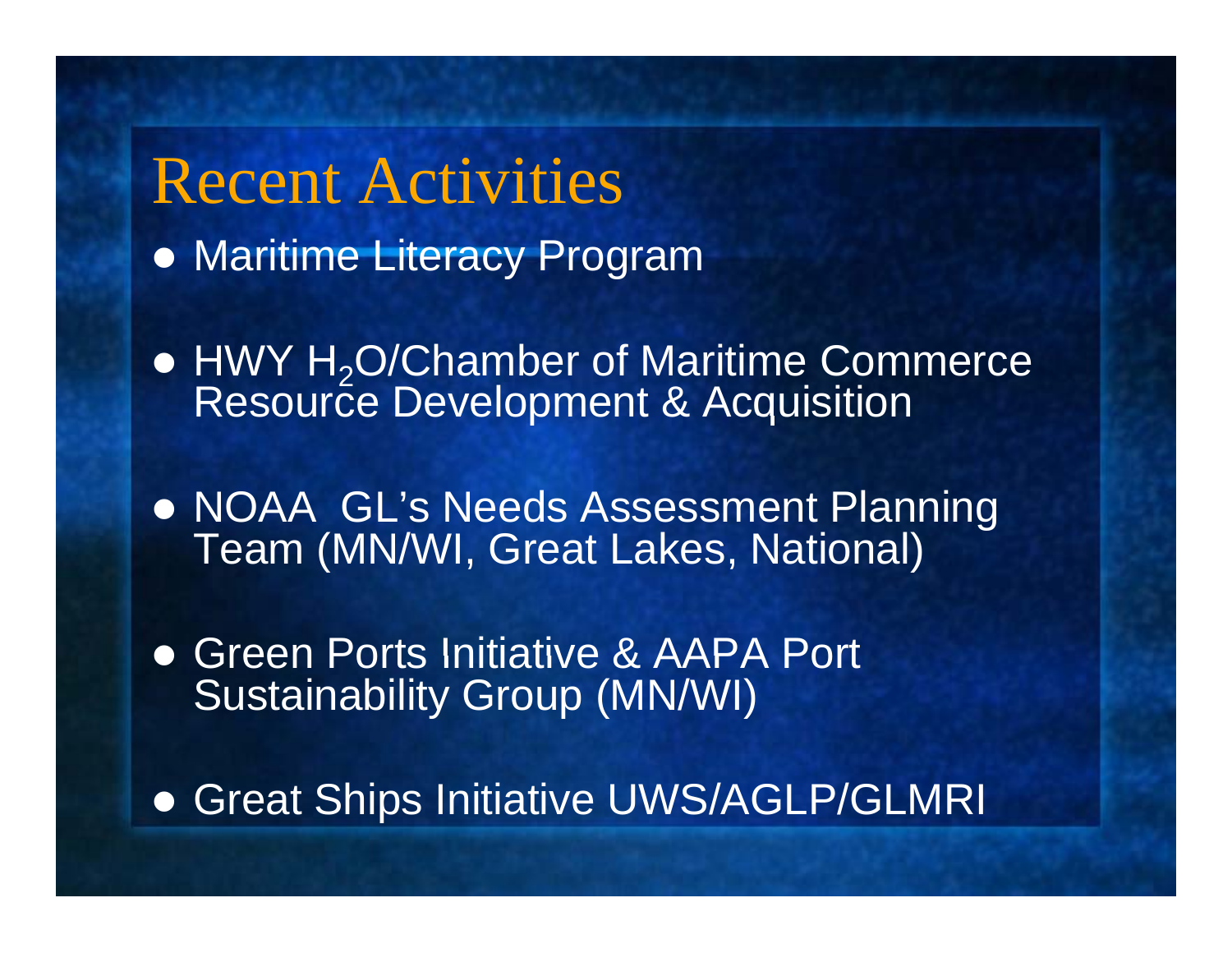### Recent Activities

• Local MIC and HTAC (Ports of Refuge and Harbor Corrosion Workgroup)

• Mid-Continental EPA (NIS Rapid Response)

• MNDOT and MN Ports Assoc. Liaison (develop tools to promote understanding and appreciation for maritime issues within DOT)

**• Great Lakes Maritime Transportation** Teachers Institute GLMRI (planning, organization, and instruction)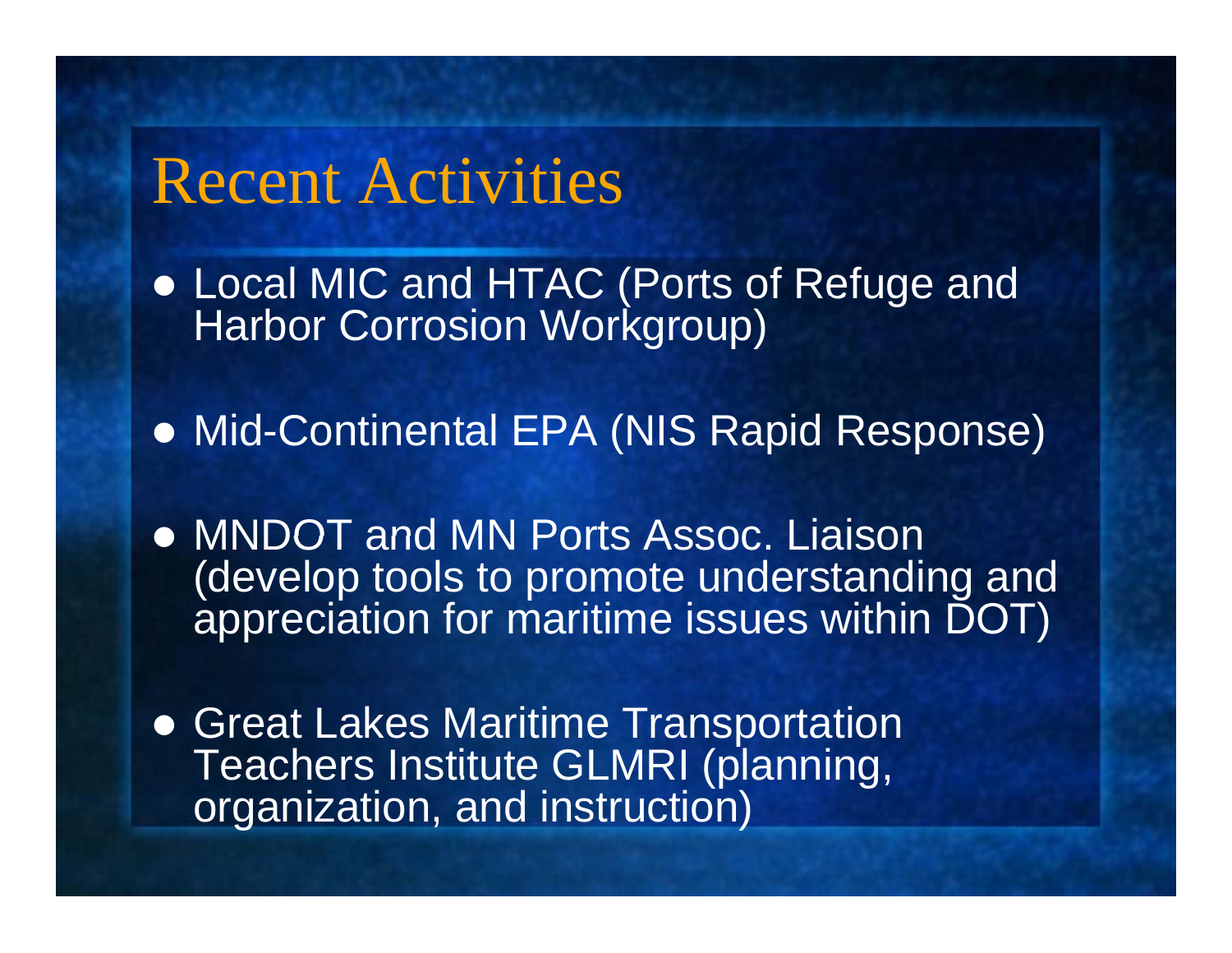### Recent Activities

• Café Scientific Series (U of M Bell Museum, Public Information Program)

• TRB Meeting DC - June **(St. Lawrence Seaway: Options to Eliminate Introduction of NIS into the Great Lakes**) -introduce GLMRI & Affiliates as important resource-

• Maritime workforce evaluation support Great Lakes Maritime Academy inquiry

**• GLC Meeting: Great Lakes Dredging Team** (process and cost evaluation)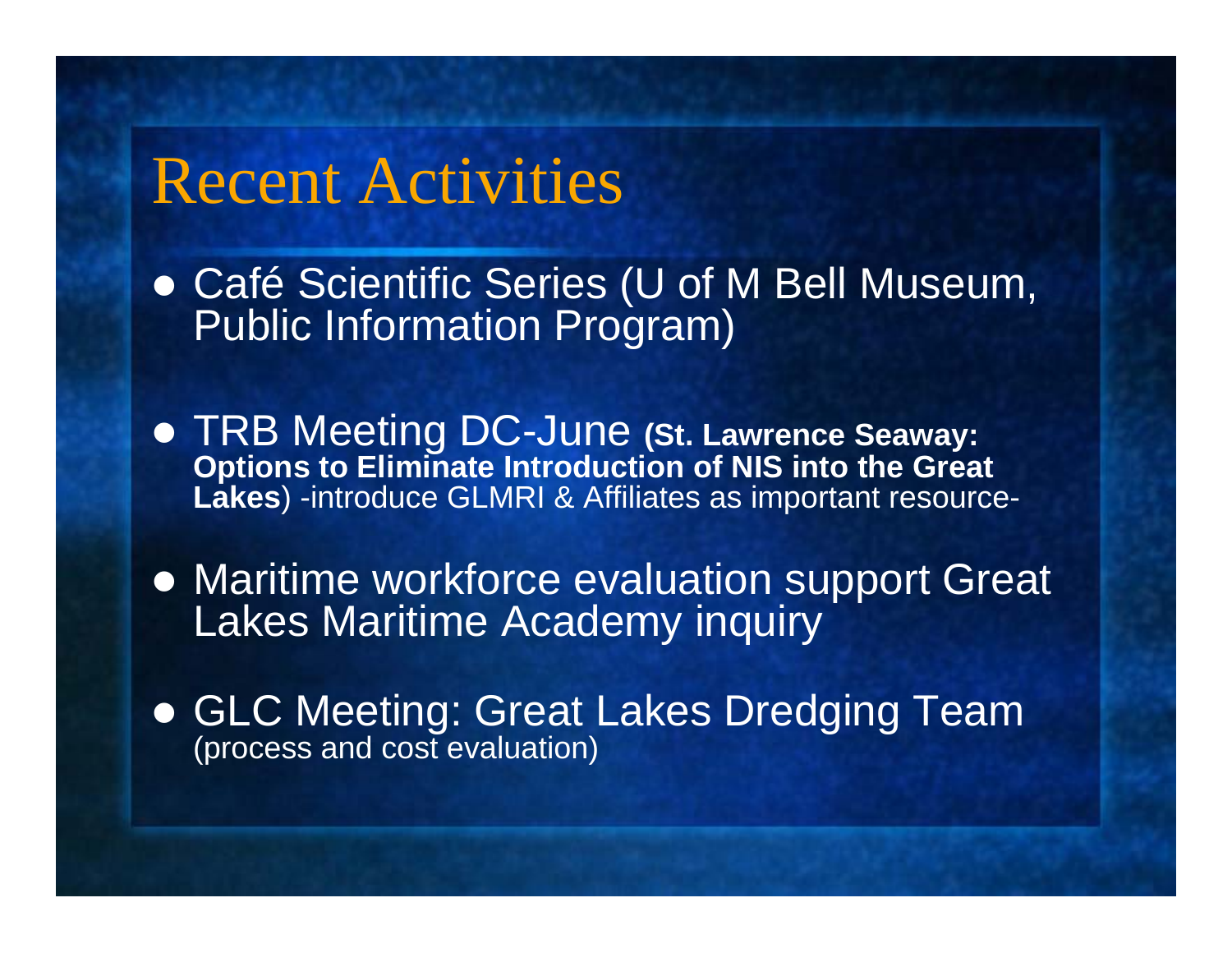### Some potential opportunities for GLMRI Outreach & Education

- **Beltway Brown Bag Series Presentation (joint** venture with Natl. Sea Grant)
- Video & DVD Great Lakes Shipping educational tools
- **IMAX Project Participation: Great Lakes Shipping**

• Seaway 50th Anniversary, 2008 -- conduct system wide symposium of industry and academic experts: *Great Lakes Maritime Transportation f h 21 or the 21st Century*